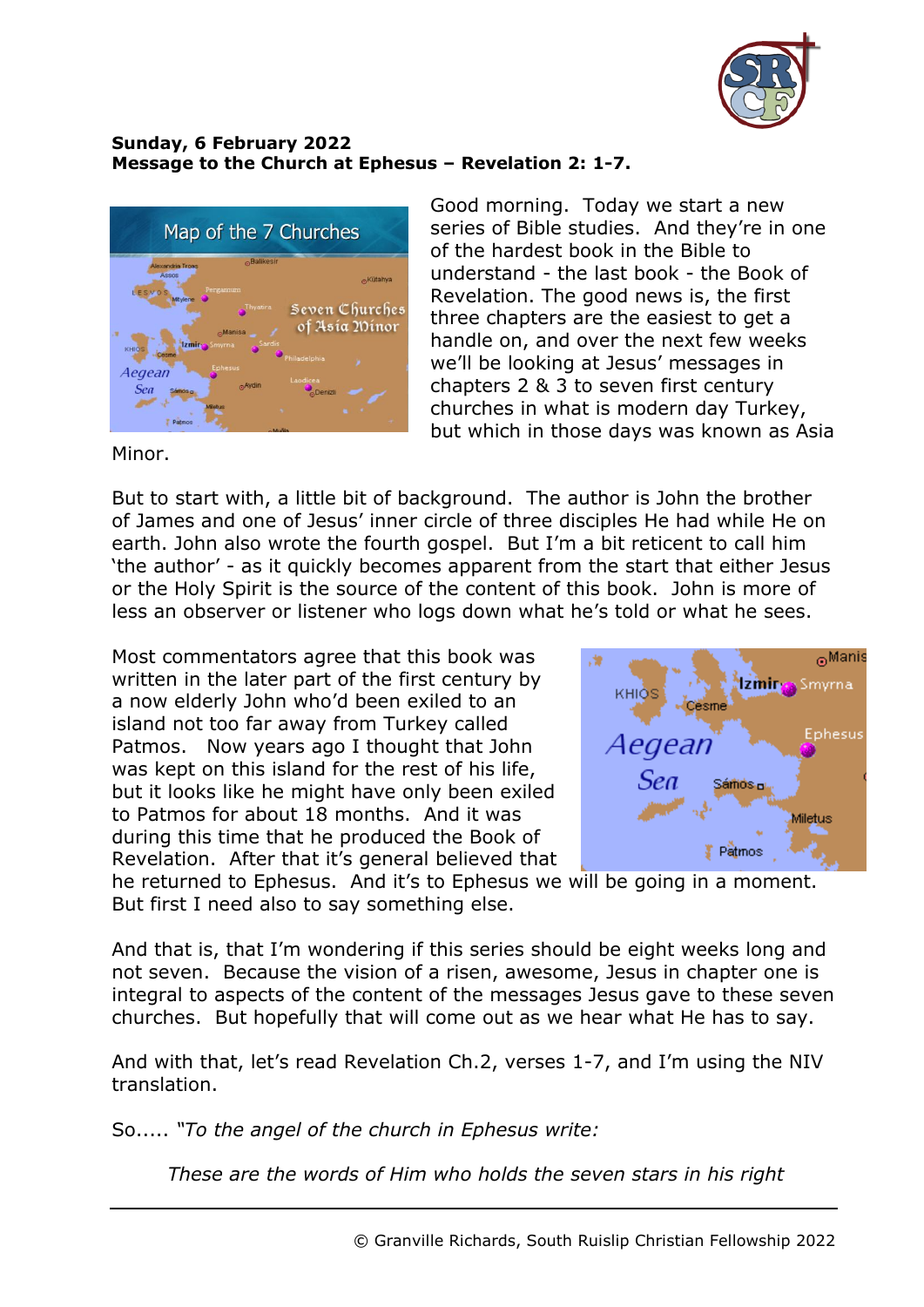

*hand and walks among the seven golden lampstands.*

*I know your deeds, your hard work and your perseverance. I know that you cannot tolerate wicked people, that you have tested those who claim to be apostles but are not, and have found them false. You have persevered and have endured hardships for my name, and have not grown weary.*

*Yet I hold this against you: you have forsaken the love you had at first. Consider how far you have fallen! Repent and do the things you did at first. If you do not repent, I will come to you and remove your lampstand from its place. But you have this in your favour: you hate the practices of the Nicolaitans, which I also hate.*

*Whoever has ears, let them hear what the Spirit says to the churches. To the one who is victorious, I will give the right to eat from the tree of life, which is in the paradise of God."*

And I immediately I have a problem. Jesus self-identifies Himself as 'Him who holds the seven stars in his right hand and walks among the seven golden lampstands'. But that's straight out of chapter one, where we find it's part of the image John sees of the risen Christ. And as it's a vision - it's a bit like a dream were things are not always literally as you see them. So they're symbols. But also in chapter one Jesus conveniently explains their meaning to John. He tells him the seven stars are the angels of the seven churches that He's about to send messages to, and the lampstands represent the seven churches themselves - presumably because they're intended to be the means of holding Jesus light in the dark surroundings they live in. A bit like South Ruislip Christian Fellowship is intended to be a lampstand in South Ruislip for God's light to shine out from us here. You get the picture.

Let me just interrupt myself for a moment for a brief aside. When you read the Bible, you need to consider what you're reading in context - be that the context of surrounding chapters, or the context of the history behind the content. So the context here is the risen, exalted Jesus ruling and reigning in His Church. He's not only Lord of eternity, but Lord over His Church on earth as well as the angels in heaven. But the context is also the situations pertaining in the locations of each of these seven churches that He writes to. My remit today is to just talk about the first century church at Ephesus, but I'm anticipating my fellow speakers will fill you in the coming weeks with the circumstances surround the other six churches as we go through the series.

Aside over - now let's look at the risen Jesus' message to the church at Ephesus - but we'll first need to look at the city of Ephesus, and at the first century church in that city as the recipient of Jesus' message.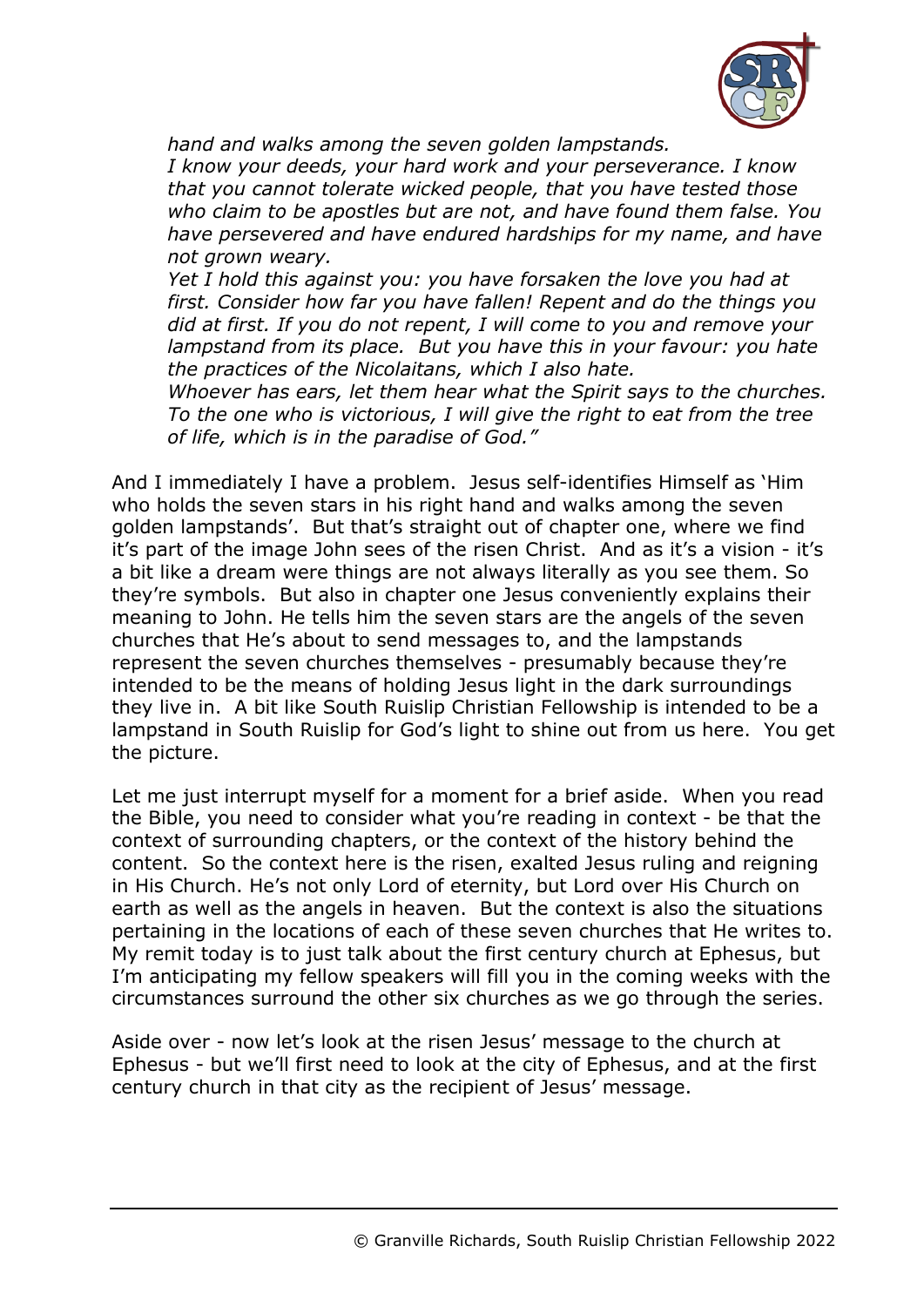



Today Ephesus is a historical site. To give you some idea of the place, this is the ruins of Ephesus' library. The history of Ephesus goes back a long way, and it's location moved slightly down the years, but the ruins you can visit today are from the Roman period, so dated to NT times. It was a port city, although with silting up the sea's now some six miles away. And it was the key administrative city in the Roman

province of Asia. So think of it as the local area's London to get a feel for its importance.



Religion-wise, it had two main strains. The first was the goddess, Artemis, also known as Diana. And if you've read the Book of Acts and Paul's missionary journey's, that name will be familiar to you - as there was a riot in Ephesus directly caused by Paul's introduction of Christianity to the city being instrumental in ruining the trade in silver idols, just like the one shown.

The other strain was Emperor worship. Interestingly the practise of worshipping living emperors happened in the provinces but not in Rome itself. But seeing as Ephesus was a provincial capital, it had this Roman Imperial Cult. We know from information external to the Bible that Ephesus was known as 'Temple Warren' for two Ephesian temples dedicated to the Imperial Cult, as well as 'Temple



Warren' for the goddess Artemis. So that's how big these idolatrous influences where in Ephesus.

And both of these in-your-face aspects of Ephesus' society are background to problems faced by the Christians in Ephesus in this period. But more on that later.

Now we don't know if there were visitors from Ephesus in Jerusalem on the Day of Pentecost to take what happened then back home. But we do know that the message of Jesus' salvation did come to Ephesus with Paul's preaching around AD52. In fact, Paul spent up to three years teaching and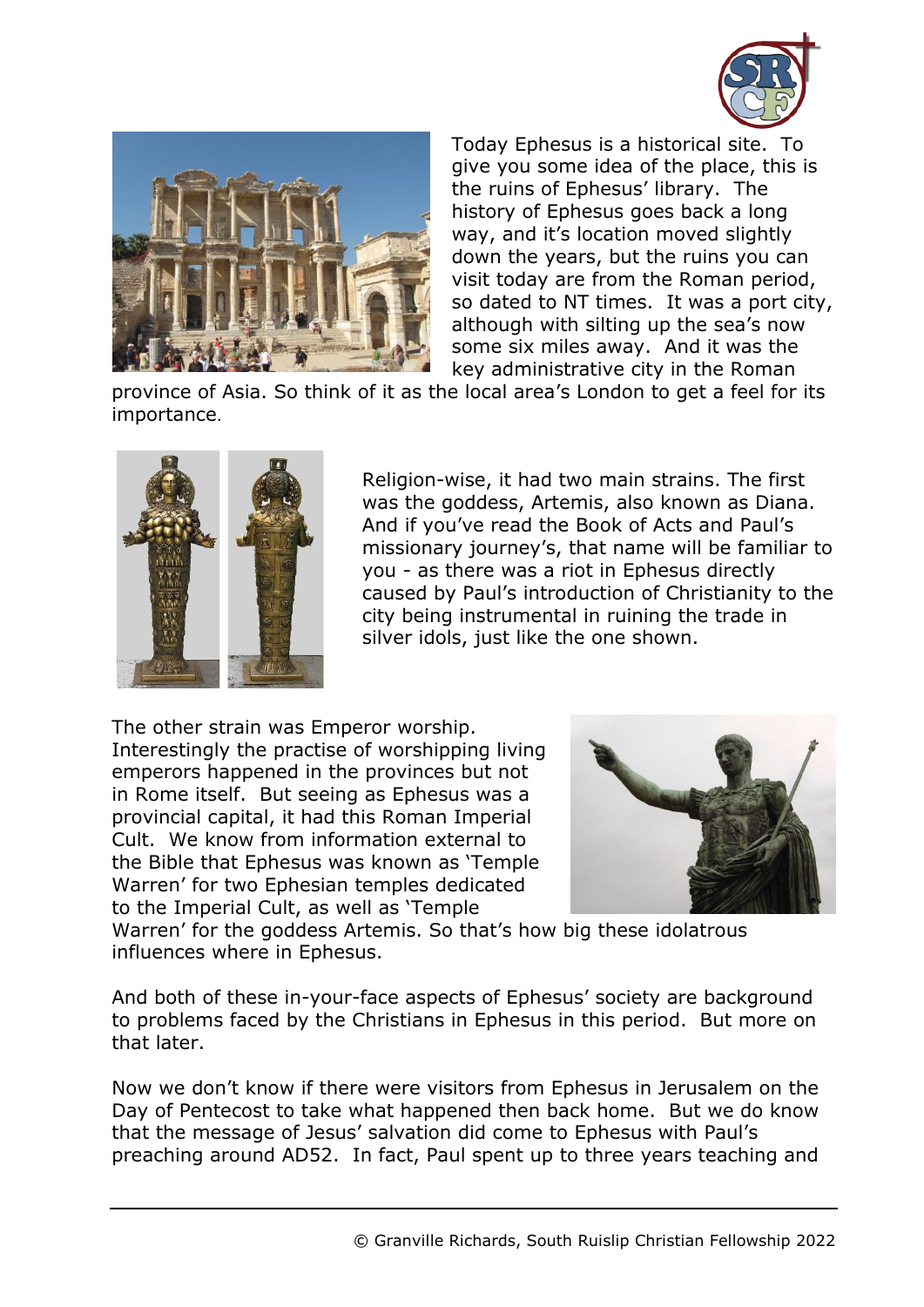

preaching in Ephesus - which for him, seems a long time in one place. He was aided by Aquila and Priscilla, who were then aided by Apollo. And after Paul left, he appointed his protégé Timothy to continue his work. Add to that that we know that John, the same John of the Book of Revelation, spent time at Ephesus, and you now know some very big guns of early Christianity were associated with this local church - or perhaps that's 'churches' - as it's thought they may have been a group of house churches working together.

So perhaps it's not so strange that Jesus commences His message to them with this commendation*. "I know your deeds, your hard work and your perseverance. I know that you cannot tolerate wicked people, that you have tested those who claim to be apostles but are not, and have found them false."* So any false teaching anyone attempted to introduce into this assembly of Christians would be treated like a germ dropped into a bottle of bleach!

I'll be asking us a question related to that in a moment. But first, I want to draw your attention to two words. "I know". And you'll be hearing them again and again every week of this seven week series, as Jesus starts His evaluation of each and every one of these churches with them.

If you were living in China today, you'd be living in one of the most surveillance sensitive countries on the planet. Modern electronic technology is being increasingly used to monitor the whole population to an extreme degree. Face recognition in public spaces and communication monitoring are used by a regime intent on knowing exactly what you're doing and who you're doing it with. And I read somewhere they even want to install face recognition equipment inside churches - those they haven't shut down.

But when Jesus says, "I know", He doesn't need any of those sort of means. If I had time, I'd like to read the whole of Psalm 139 to you - slowly. But just to give you a flavour, the author says this about God: *"You know when I sit and when I rise; you perceive my thoughts from afar. You discern my going out and my lying down; you are familiar with all my ways. Before a word is on my tongue You, Lord, know it completely. You hem me in behind and before, and You lay your hand upon me. Such knowledge is too wonderful for me, too lofty for me to attain."* And that's the platform on which the messages to these seven churches stands. Because our allknowing God says time and time and time again, "I know".

And the first thing He wants these Christians to know is that He's aware of their tenacious hold on to the Truth that gives error no room to breed. So I now need to ask the question – "How well equipped are we to be able to receive the same commendation from Jesus in twenty-first century South Ruislip?"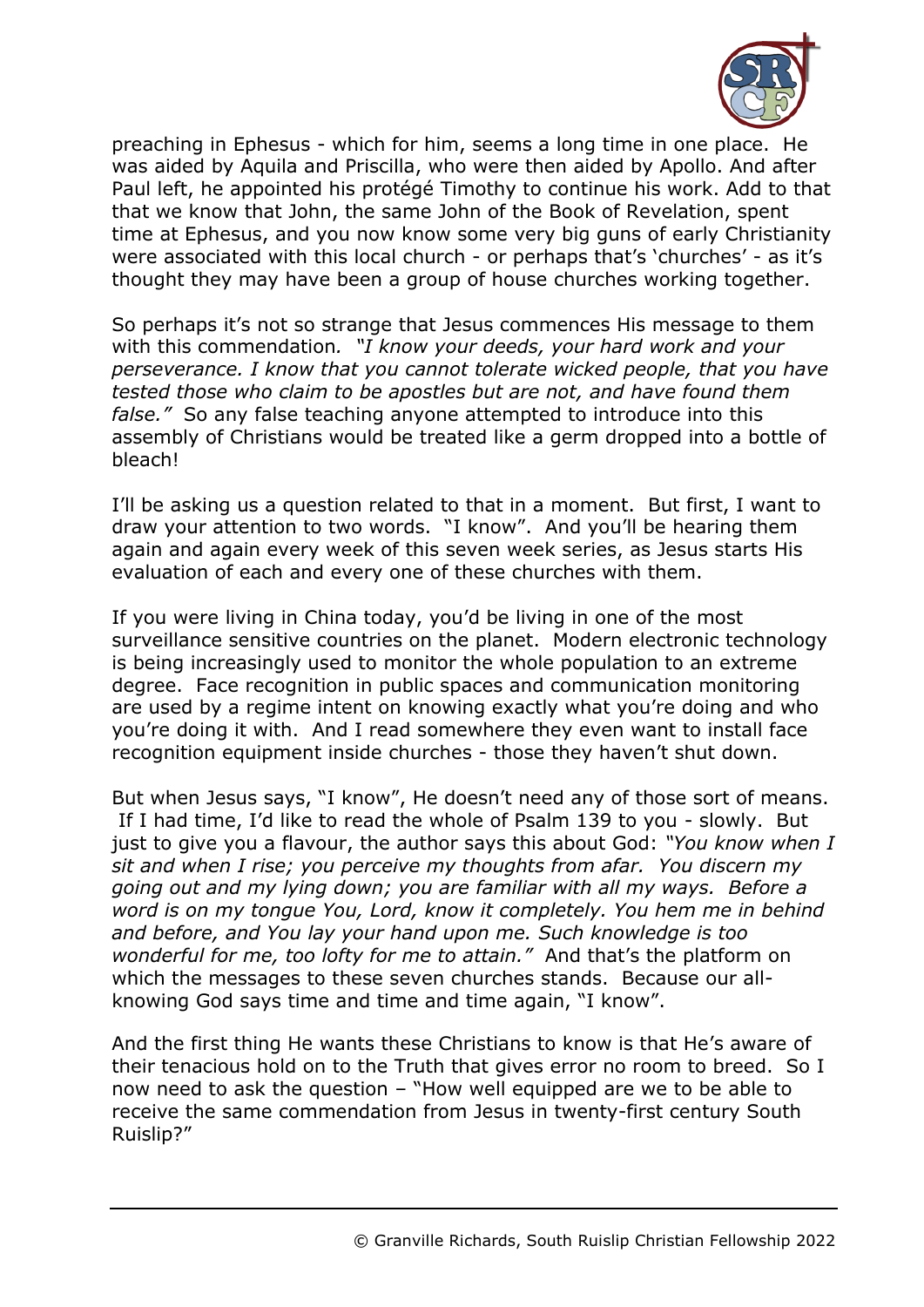

Of course... we haven't got a Timothy or Aquila and Pricilla living just around the corner to inquire of, and Paul and John aren't a mere text message away to consult. But never-the-less we are blessed - because we have the Bible in our own language in many translations and paraphrases. And we have had centuries of people who've worked at understanding its message to help us effectively get into its content. And that's because in previous generations people have given up their lives to make that possible. We are blessed.

So some more questions. First - how much do you value the Bible we have you have - and then - how well do you know it? And also - how well can you use it as a weapon against falsehood? Let's be specific. There are some street preachers who were recently arrested for teaching from the Bible that homosexuality is not right according to God's way of thinking. Are they right? Or are they misrepresenting God? Is the society norm around us correct, or is it not at all right? And Christians need to have answers to such things that they can rely on - because it is not just down to our opinion, not even the teaching of a particular Church denomination, but right because it's what God has said about it. Or what about divorce? What does God say about that? Or come to that, relationships in general, be they marriage, work, church or family? Or what about... Prosperity Theology - the idea that says at a fundamental level that if you scratch God's back he'll scratch yours - and forgets the hundreds upon hundreds of our brothers and sisters who today aren't becoming prosperous as a reward for their faithfulness but are being killed for it. So the question really is - how well do you know the Christian disciple's handbook - the Bible?



And I know I've said these sort of things before - but I'm not apologising because it is such an important part of living a Christian lifestyle and we live in a country where we have so many aids to understanding the Bible, from various daily Bible reading notes to more in depth Bible study commentaries - and we live in a country were owning them won't get you thrown into prison - which you can't say for everywhere in the world.

Before I move on - another word of commendation from Jesus for this local church at Ephesus. He commends them for their perseverance. You see, the Christian life is a marathon not a sprint. We're called to be spiritual Mo Farrah's - not a Usain Bolt's. Don't believe me? Hear what Hebrews 12 has to say to us*: "Therefore.... let us throw off everything that hinders, and the sin that so easily entangles. And let us run with perseverance the race marked out for us, fixing our eyes on Jesus, the pioneer and perfecter of faith."* Discipleship is a lifetime long event.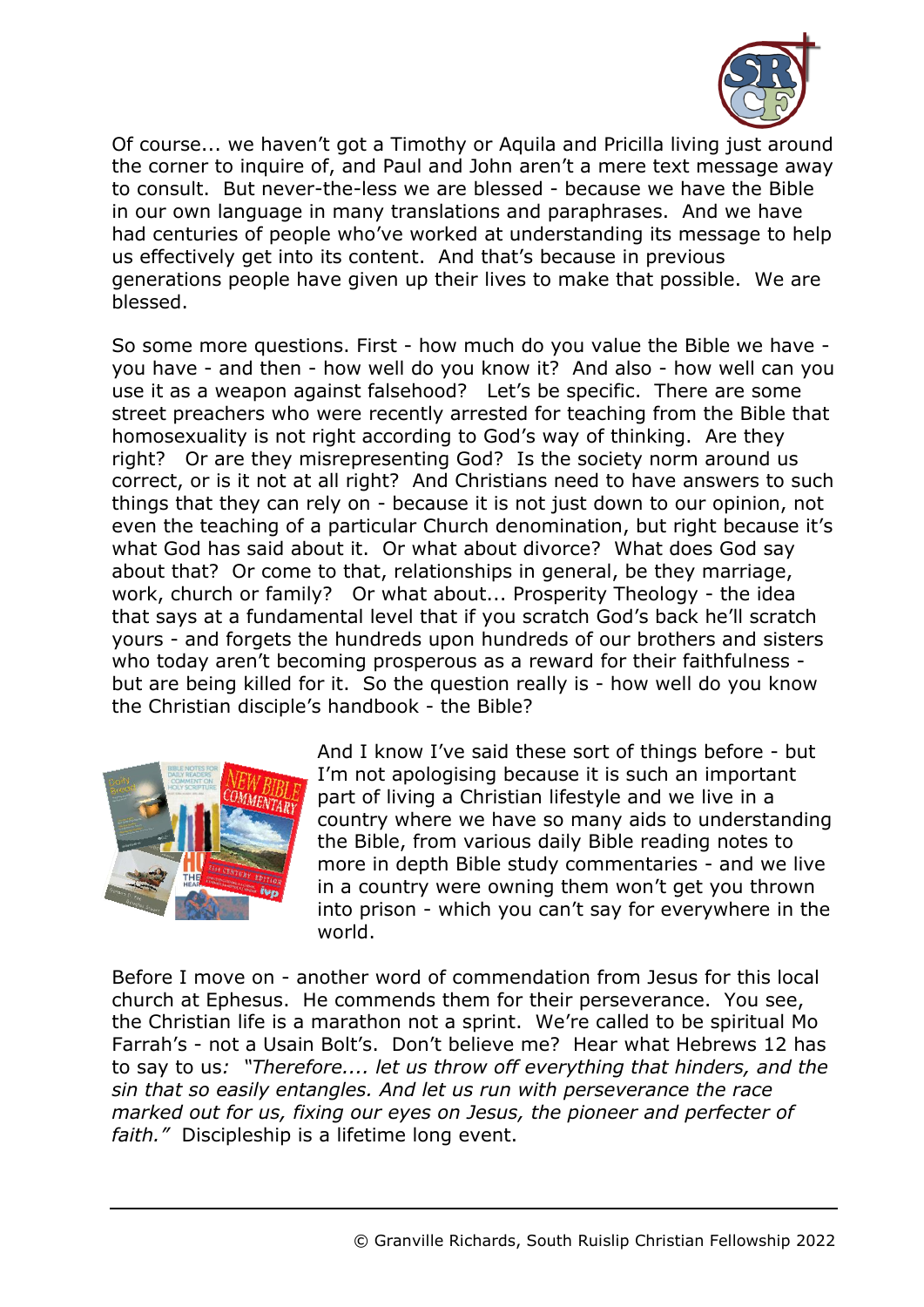

And then Jesus tells the Ephesians that they had something else in their favour - they hated the deeds of the Nicolaitans, just as He did.

Hate is a very strong word, and here it is Jesus who's using it. Someone's said that it means that He finds them utterly repulsive. So the question must be, who were these Nicolaitans, and what were their deeds?

We can thank the writings of two of the early Church's leaders for the little information we know about them. It appears the name comes from them being followers of a man called Nicolas of Antioch, who was actually one of the first seven church deacons mentioned in Acts 6:5, but obviously later went his own way. Acts 6:5 tells us that he was a 'convert to Judaism' - so he'd started out in Paganism, converted to Judaism, and then to Christianity, which might actually be material to the heresy that now bore his name. Because basically it was a belief that you could intermingle different religions together, and there was nothing unique or separate - in other words – 'holy' - about believing in Jesus.

Which in the local context of Ephesus meant you could participate in the practices of the worship of Diana, attend the activities associated with the



worship of the Emperor, and also break bread and drink wine every Sunday to celebrate Jesus. It was a belief system of compromise. And within the add-ons brought in by this belief system was not only idolatry, but also immorality. Which is why some people couple this error to Jesus message to the church at Pergamum (which we'll look at in two weeks time) where the teachings of Balaam from the OT is mentioned. But the fact is, all these compromises destroy the faithful discipleship we are called to live.

So - bringing it up to date, what Nicolaitan influences have we bought into in our twenty-first century Christianity - not now from this man's deviation from the Truth, but from the multitude of influences in the societies around us?

Let me make a few suggestions of possibilities. And let's start by thinking broad - because the real reason behind the Nicolaitan deviations was a desire to 'fit in'. So what in your lifestyle has more to do with fitting in at work or at home with others' accepted norms than with what Jesus prescribes?

That could be to do sexual stuff, the ideas and practices that our society now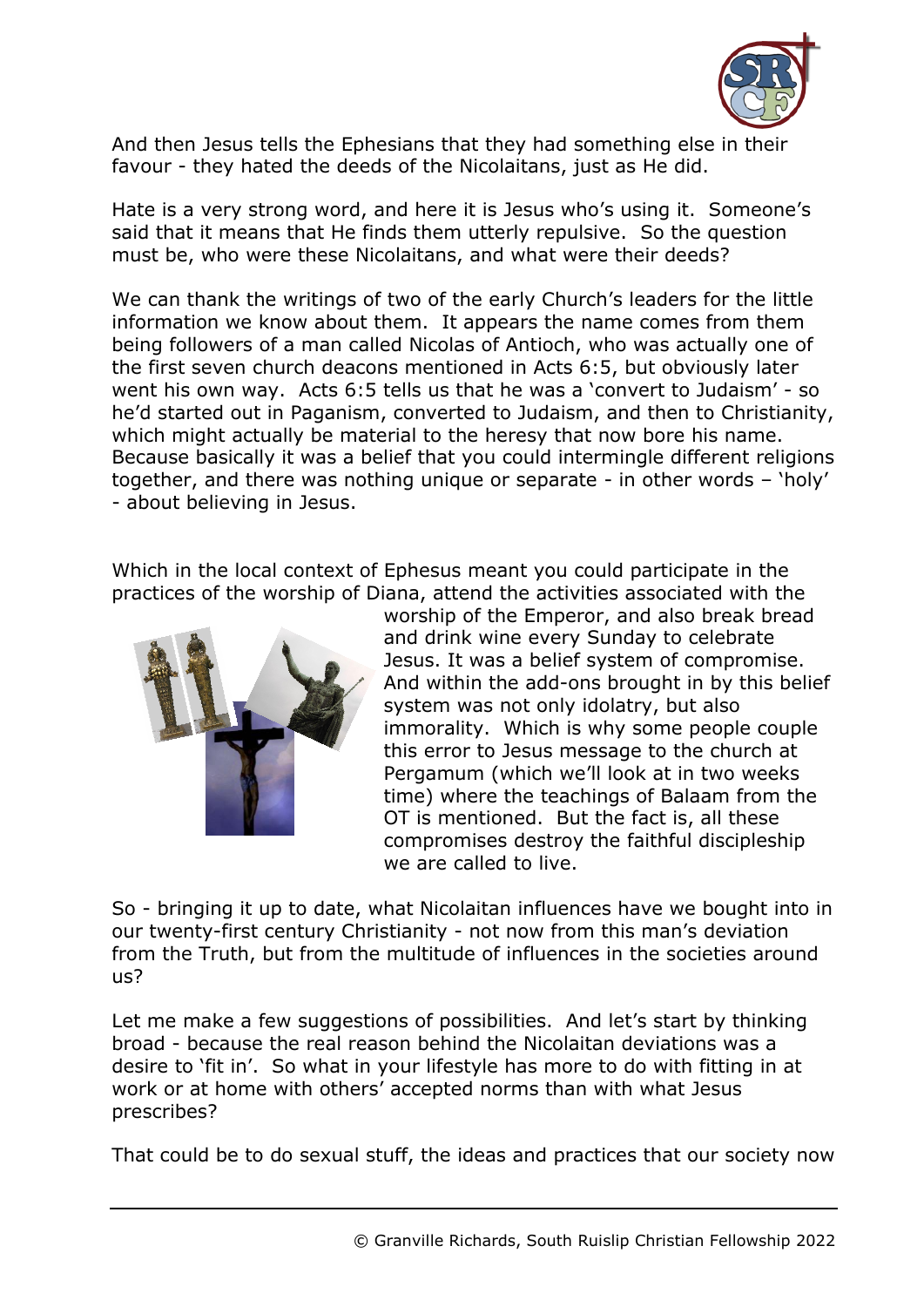

deems OK, that if you ran them past Jesus would be considered compromises with purity? Or maybe it could be nearer the deviations of the Biblical church at Ephesus than we'd care to admit - acceptance of occult powers or influence of the stars. Or is it maybe the magnetic draw of materialism and its envious grip on our fallen human nature. But it could actually be just about anything we have slipped into doing down the years that compromises our obedience to Christ - and if you overlaid the principles of faithfulness to God that we find in the Bible it wouldn't show up too well? So maybe it's back to knowing the Bible again as our framework for living.

And if you think, Abut we're not likely to get tripped up by such things@, think again. When I was a very much younger man I got involved with a Christian telephone ministry in Harrow. I'd actually felt something in my spirit, a sort of disquiet at the time, but being much younger and perhaps more humble, I'd thought the problem was me not being spiritual enough as I was around these super-Christians. Until it came out that the guy running the show was encouraging people in the group to sleep around in trial marriages.

I need to leave you to ponder the personal implications of these thoughts for yourself later, because I must now move on to look at Jesus words to this church where He say, "Yet I hold this against you...".

If you were a first listener to this message being read - you might have been patting yourselves on the back on the quality of your discipleship but hearing Jesus said this would have burst your bubble. For Jesus says, "Yet I hold this against you: you have forsaken the love you had at first. Consider how far you have fallen!". Oops! But we need to ask, "What is Jesus talking about"? What did He mean by, "You've lost your first love"?

So now I have a little work for you! What I'd like you to do - is to get together in small groups, or just with the people close to you, and for no more than two or three minutes, see if you can answer that question. Let's be quick in getting together as I really do mean no more than two or three minutes.

## PAUSE & ANSWERS

Commentators take two views on what Jesus was talking about here. But rather than take an 'either or' approach, I'm going to treat it as a 'both and' - and say that Jesus could have been concerned about both their love for each other, and, their love for Him and His call on their lives.

On at least one occasion while Jesus walked the earth He said something like - take note of everything the Pharisees teach you, but don't live the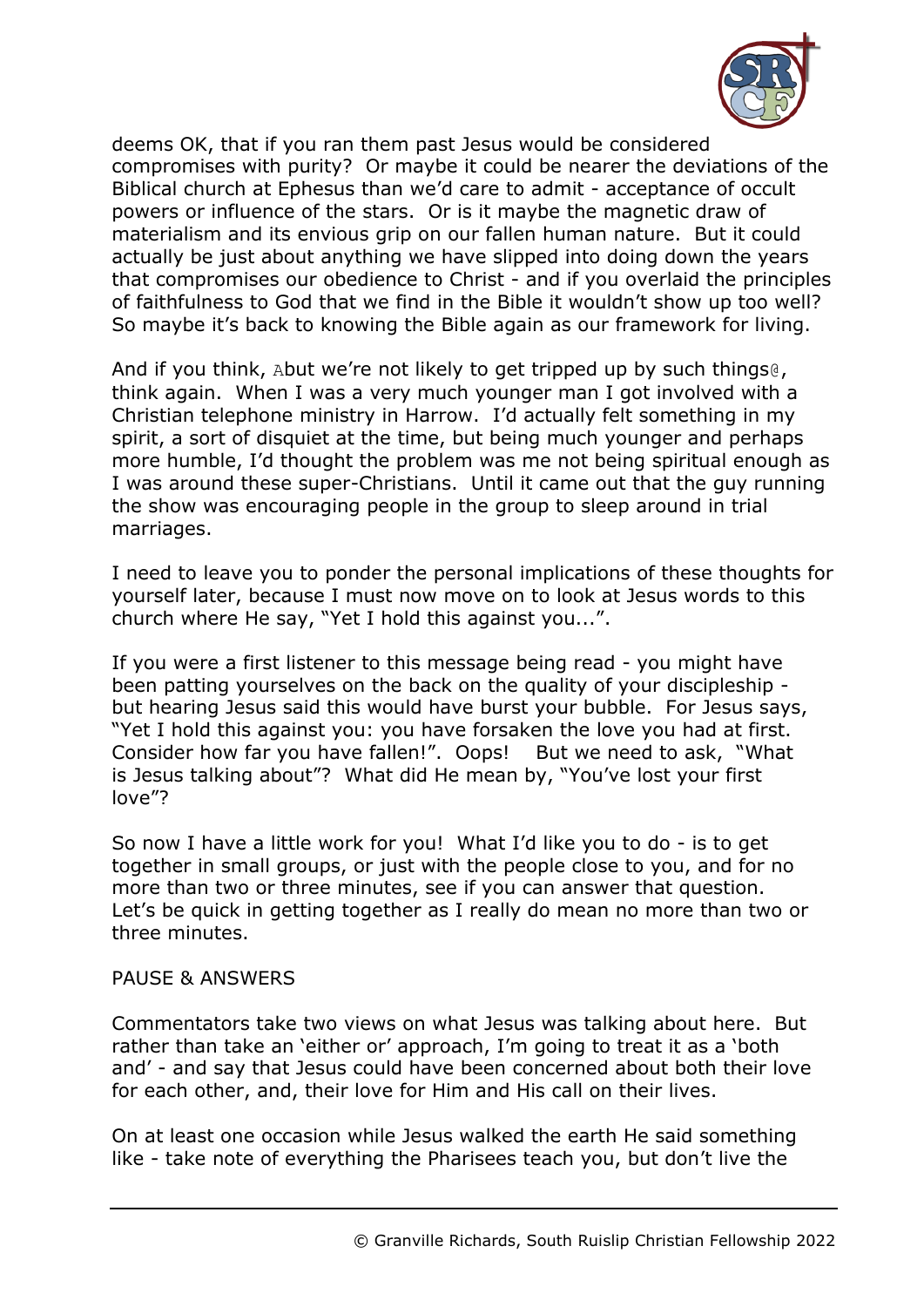

way they do. And He accused the Pharisees of telling people what they should do, but not lifting a finger to help them do it. The Pharisees as a movement had started off as a group of God-fearing Jews seeking to serve God the best they could - but by Jesus' time they'd become legalistically precise and humanly cold (as well as being proud and deceitful, but that's another story). And one way Jesus could be admonishing the late first century disciples of the church at Ephesus was for getting into the same cold-hearted mind-set.

So - how warm is our affection for each other in the church? Perhaps we could ask, how costly is it, because that might give a measurable answer? Or maybe another way of asking the question is to ask 'how practical is it'?

Do you remember the answer Jesus gave to the question about the most important commandment? Jesus said, "Love the Lord your God with all your heart and with all your soul and with all your mind." This is the first and greatest commandment. And the second is like it: "Love your neighbour as yourself." All the Law and the Prophets hang on these two commandments.

Of course Jesus told at least one parable pointing to the fact that your neighbour is more than just your brother or sister in the church. So we look at specific teachings in various NT letters to flesh out detailed applications for our lives.

But the answer Jesus gave about the greatest commandment does bring us nicely onto the other thread of thinking about what He meant when He said to the church at Ephesus 'you've lost your first love'. They didn't love Him like they did when they first believed in Him.

At this point I did think of getting Nicki to come on the platform and talk about Arsenal (that's a football team for the uninitiated!). The trouble is, I'd probably have had trouble getting her to go back and sit down again! And the reason I'd have had the problem levering her off the platform is that she would be animated with a passion about her favourite team.

You see, while it's not a good translation, if Jesus had said, "Yet I hold this against you; you've lost the passion you used to have", it could work as a reasonable paraphrase. Not of course that the Ephesians had lost their passion for the periphery things of Christianity - because Jesus has already complimented them on that - but they had lost their passion for Him. Because Christianity is based on a relationship, not a rule book. And so serious did Jesus take this change in them, He says, "Consider how far you have fallen - and repent!". That's the same word used for when we first come to believing in Him. In other words, turn around and go in the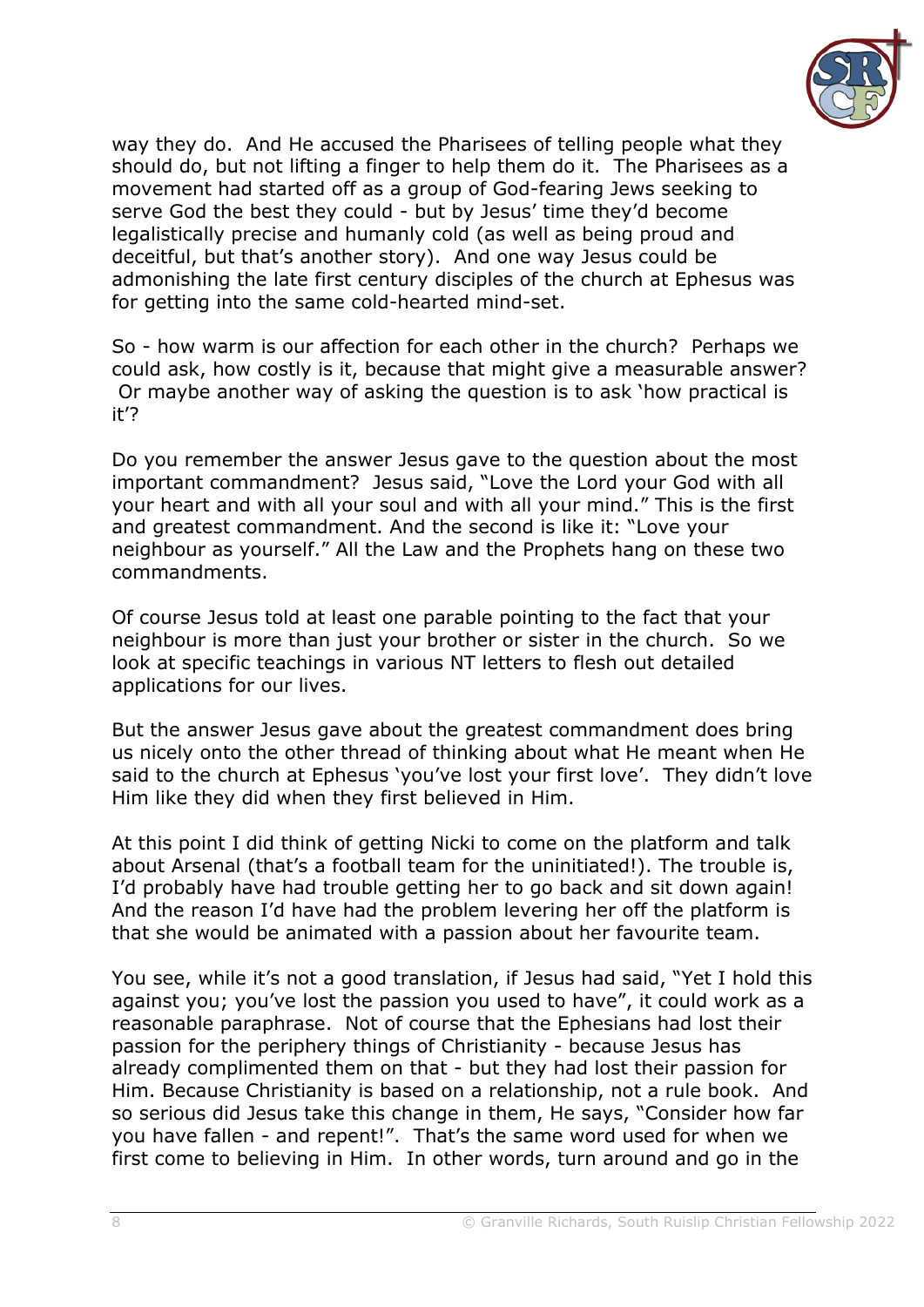

opposite direction. And He even adds the dire consequence that if they don't, their church will cease to exist. That's the meaning of removing their lampstand.

I wonder how this 'loss of their first love' was being seen in their lives? One suggestion is that it was a lost of a clear witness in their lives. They had lost their zeal to tell others about who Jesus is and what he'd done for them. And if you want to know what that sort of witnessing looks like, just think back to last week, and Samuel's testimony about what God did for him, and I don't need to say much more. But that doesn't mean you've got to have the same sort of testimony as Samuel. My experience of God is nothing like Samuel's - but it is just as real!

And a loss of a clear witness to what God had done for them fits with the threat to remove their lampstand, because it was supposed to hold out the light of the world to others - and if it wasn't - what was the point of it being there? Back to the idea of supporting a football team - and if you're enthusiastic - you share that enthusiasm. So maybe 'enthusiasm for sharing Jesus' could also fit as a paraphrase for what they lost.

Today Ephesus is just a historical archaeological site - although in the couple of centuries following the writing down of this letter it remained a powerful Christian witness and gave martyrs to Christian history, so we may presume they took note. But what about us in twenty-first century South Ruislip? What are we supposed to take away from this message for us today? And how do you show a genuine passion for Jesus today? Is it for instance making a lot of noise in church with our style of worship? Is that the sort of passion for Jesus He says is missing? I'd say not. It goes much deeper.

One man I know of who 'walked the walk' of loving Jesus was a young American named David Wilkinson. He saw in the news a criminal trial being held in NY in 1958 of seven members of a street gang. He felt the Holy Spirit leading him to up sticks from a church in Pennsylvania and go to NY to tell the drug addicts and gang members of that city about Jesus. One day one gang member said to him, "I could cut you in little pieces." To which David Wilkinson replied, "Yes. And every piece would say "I love you".".

And that's something else about the love that Jesus found this church in Ephesus had lost. It wasn't a quantity matter - it was quality issue. So where do we get this quality of love, because one thing's for sure, what we can't do is produce it by our own willpower.

If you go to John's gospel 14:15 you'll find it says this, "*If you love Me, keep my commands* (or as I heard God say distinctly to me one morning